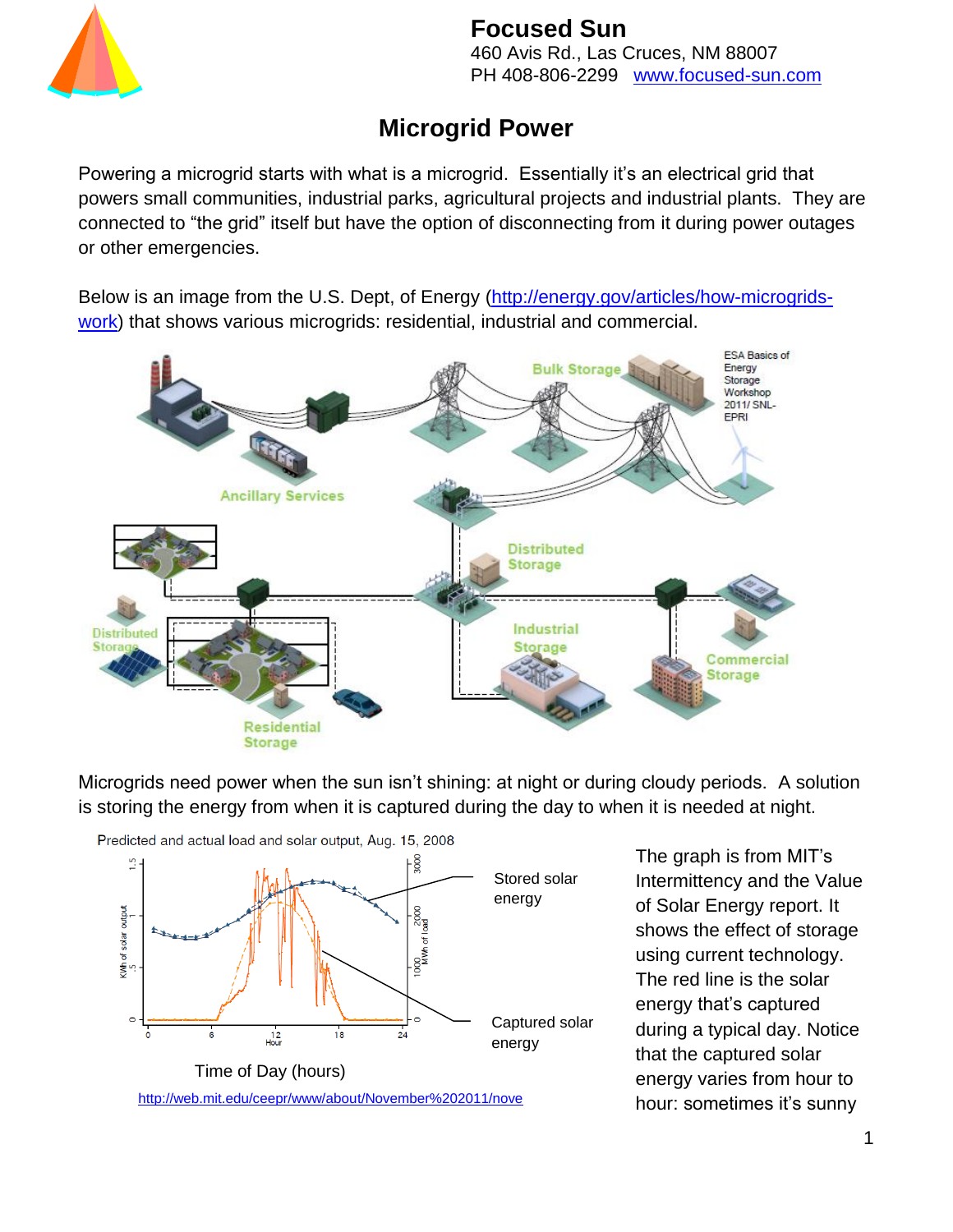

#### **Focused Sun** 460 Avis Rd., Las Cruces, NM 88007 PH 408-806-2299 www.focused-sun.com

and sometimes it's cloudy. More important, there is no sun at all at night: before 6 AM and after 6 PM on this day.

The blue curves shows stored solar energy over the same day. Stored energy is available over the entire 24 hour period. Storing energy smoothes the daytime cloudy periods. They have little effect on the temperature of the stored solar energy. It also smoothes over the 12 hour night time period when no solar energy is produced. Depending on the amount of storage and usage, solar energy may be available even a day or two later.

Solar energy can be stored in various ways. One way is to use batteries, another uses flywheels, a third uses compressed air. One of the most common methods of storing energy today is thermal storage: storing solar energy as heat (from [www.energystorageexchange.org/projects\)](http://www.energystorageexchange.org/projects).

In battery storage, photovoltaic (PV) solar panels convert about 18% of sunlight into direct current electricity. The other 82% is wasted as unrecovered heat. The DC electricity is stored in batteries such as



lead acid or lithium ion batteries. Later an inverter converts the energy stored in the batteries to alternating current (AC) electricity, the same as the grid provides.



The most popular way to store energy is as heat. Solar thermal concentrators convert solar energy directly to heat. Again energy is wasted, but this time only 25% is lost. The heat is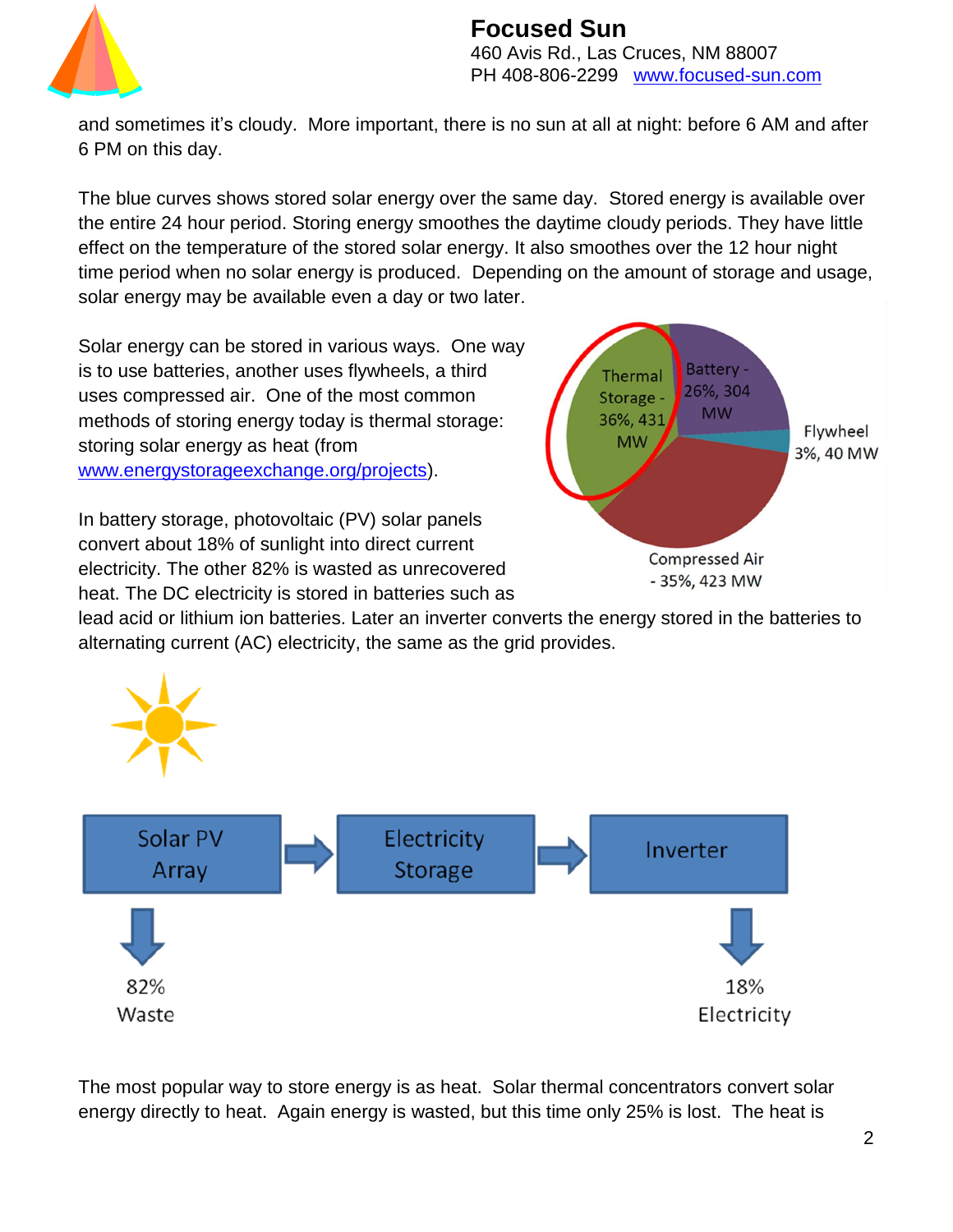

460 Avis Rd., Las Cruces, NM 88007 PH 408-806-2299 www.focused-sun.com

stored thermally as "high grade" heat (>100C) either as sensible heat storage or phase change heat storage. Later, the stored high grade heat can drive a turbogenerator that produces both electricity and "low grade" heat (<100C).

The advantage is that more of the sun's energy is stored: 75% instead of 18%. The low grade heat from the turbogenerator can power boilers, heat homes and heat hot water.



Turbogenerators come in various flavors defined by their thermodynamic cycle, e.g., Rankine Cycle or Stirling Cycle. To get the highest efficiencies, these cycles need high input temperatures, so-called high grade heat.



The Focused Sun Fourfold module has an absorber that produces electricity from PV. The PV cells are cooled by a water based coolant, making low-grade heat (i.e., below 100C). It does not produce a high enough temperature to run a turbogenerator.

By replacing the Fourfold module absorber with a high temperature

absorber, we can get high grade heat for a turbogenerator. In the figure below, the absorber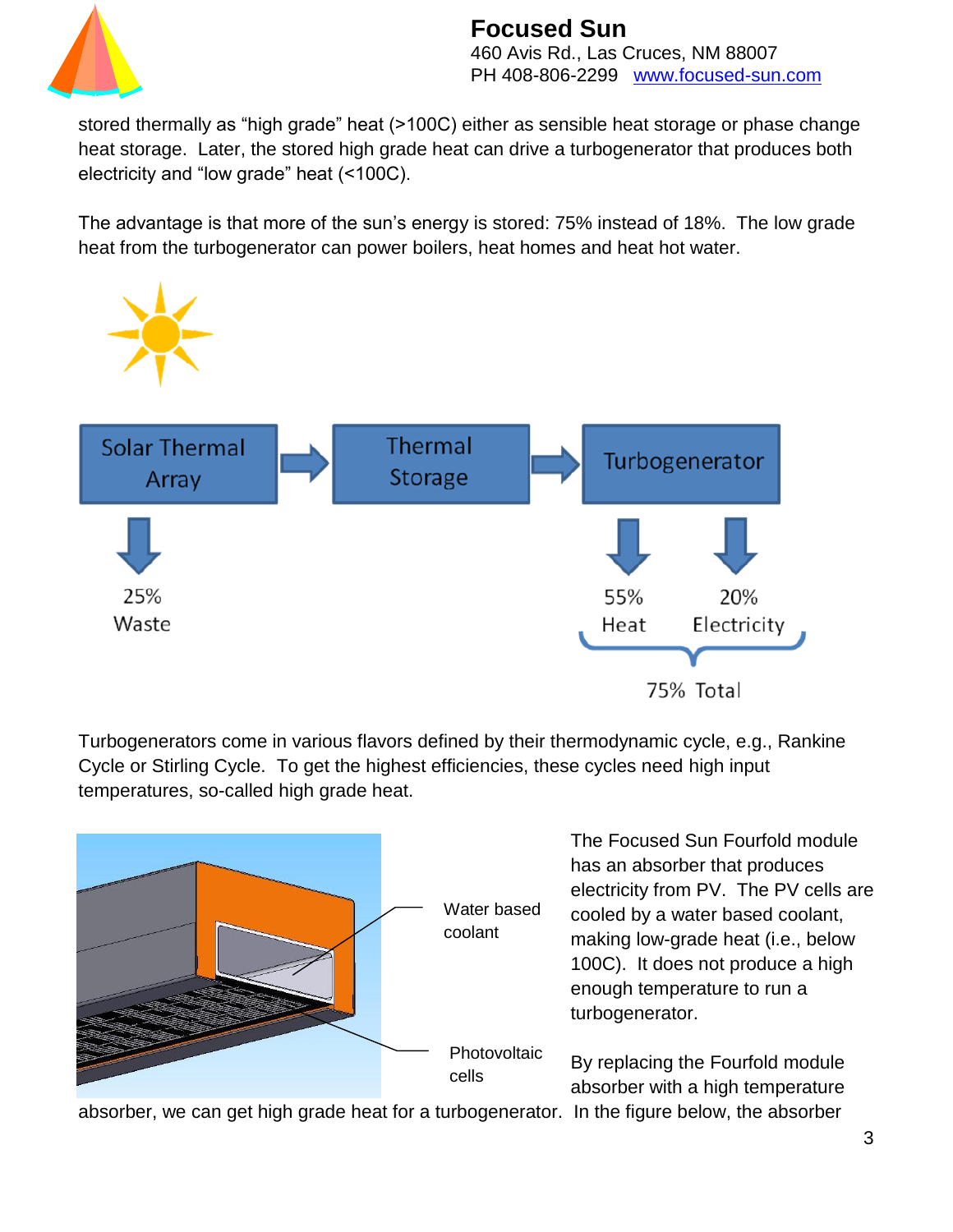

460 Avis Rd., Las Cruces, NM 88007 PH 408-806-2299 www.focused-sun.com

has a black colored tube that contains mineral oil, a coolant that can take the high temperatures (300C) needed by the turbogenerator. Heat losses from this surface must be very low else the solar energy will be lost. The solution is a vacuum jacket, a glass tube surrounding the black



tube that in filled with a vacuum (no gas at all). The vacuum jacket also has coatings on it that helps prevent heat from radiating away.

Mineral oil from the absorber is pumped to thermal storage, storing heat there for as long as a day. The mineral oil flows through a loop that begins in the solar absorbers, flows in heat transfer pipes through

thermal storage and then returns cooler to the solar array. In a second loop, a pump removes heat from thermal storage through other heat transfer pipes and delivers it to the turbogenerator. Low grade heat from the turbogenerator is available as process heat, for space heating or for hot water heating.

Focused Sun recently received approval from the U.S. Patent and Trademark Office on our patent application for this technology (US Patent application: 12/661,32; [http://www.google.com/patents/US20100229852\)](http://www.google.com/patents/US20100229852).



The figure below shows how a microgrid array could be deployed. In the simplest arrays, heat storage is located below each solar concentrator, either above grade or below grade. In many